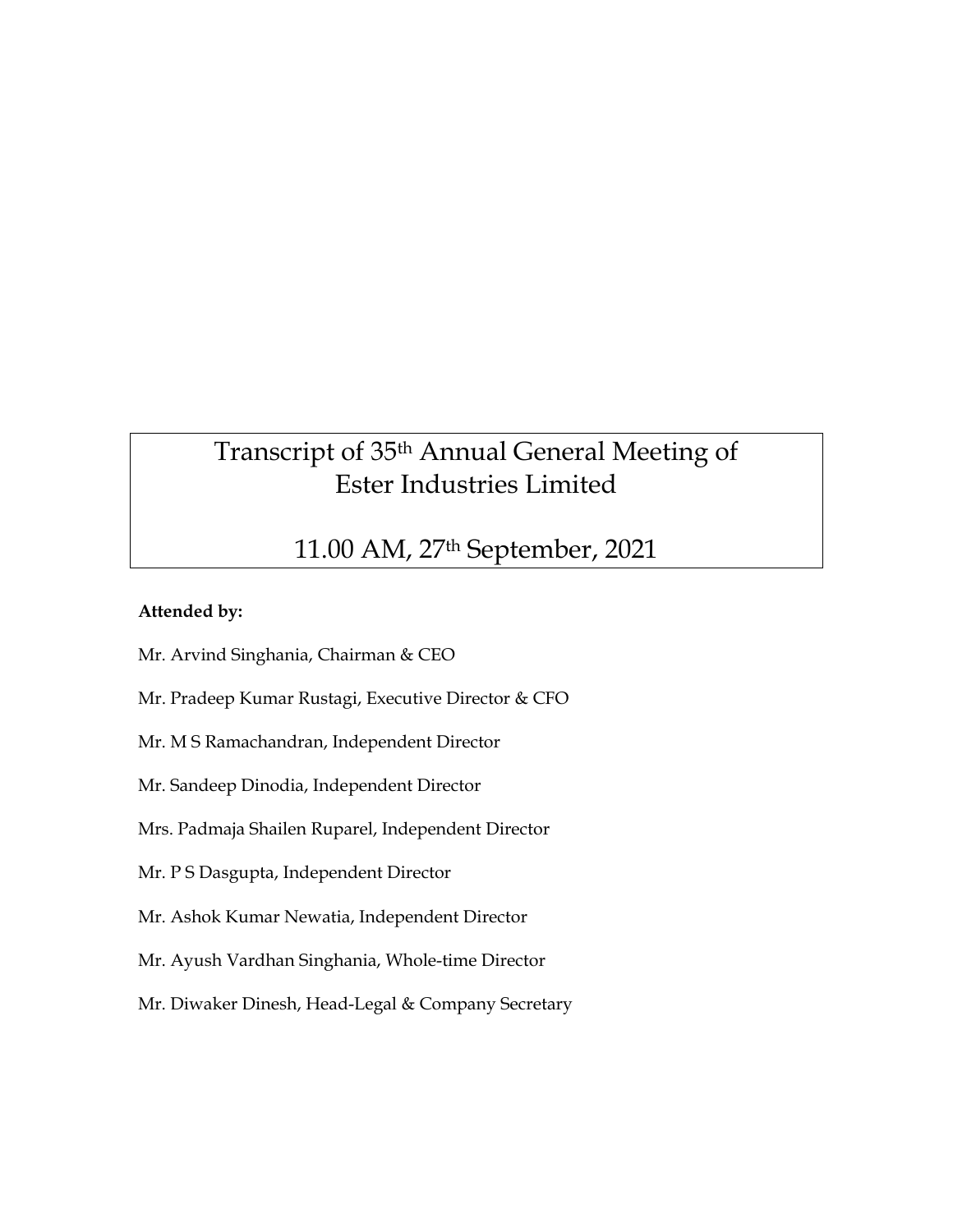#### **Mr. Diwaker Dinesh :**

Good Morning Ladies and Gentlemen,

I am Diwaker Dinesh, Company Secretary of Ester Industries Limited. I welcome all the Directors, Shareholders, and Auditors in 35th Annual General Meeting of the Company. Ministry of Corporate Affairs has permitted Companies to hold the shareholders Meeting through Video Conferencing and Other Audio Visual Mode due to the spread of COVID-19 virus. Accordingly your Company is holding this Annual General Meeting through Video Conferencing. Please take note that the proceedings of the AGM is being recorded and the transcript of the meeting shall be uploaded on the website of the Company.

Facility of joining the AGM is being made available on first come first serve basis. All members who have joined this meeting are by default placed on mute mode to avoid any disturbance from background to ensure smooth and seamless conduct of the meeting.

I am attending this meeting through video conferencing from Gurgaon. With me here, Mr. Pradeep Kumar Rustagi, Executive Director & CFO and Mr. Ayush Vardhan Singhania, Wholetime Director are also joining this Annual General Meeting.

Requisite quorum is present and I now request the Chairperson to please continue with the proceeding of meeting.

#### **Mr. Arvind Singhania**

Good Morning everyone, welcome to 35th Annual General Meeting of the Company. I am Arvind Singhania, Chairman & CEO of the Company. I am joining the meeting from Dubai through Video Conferencing.

I thank all the Shareholders, Directors and Auditors for joining this AGM through Video Conferencing. I hope all of you and your family members are safe and in good health. Since the requisite quorum is present, I call the meeting to order. Now I request all the Directors who are joining meeting through Video Conferencing, to please introduce themselves with their location.

Mr. M. S. Ramachandran,

# **Mr. M. S. Ramachandran, Chairman of Nomination and Remuneration Committee :**

I am M. S. Ramachandran. I am participating in this meeting digitally from my house in Chennai.

#### **Mr. Arvind Singhania :**

Mr. Sandeep Dinodia,

# **Mr. Sandeep Dinodia, Chairman of the Audit Committee :**

I am Sandeep Dinodia, independent director of the company. I am participating in this meeting from my office in Connaught place, New Delhi and I have received all the Agenda papers.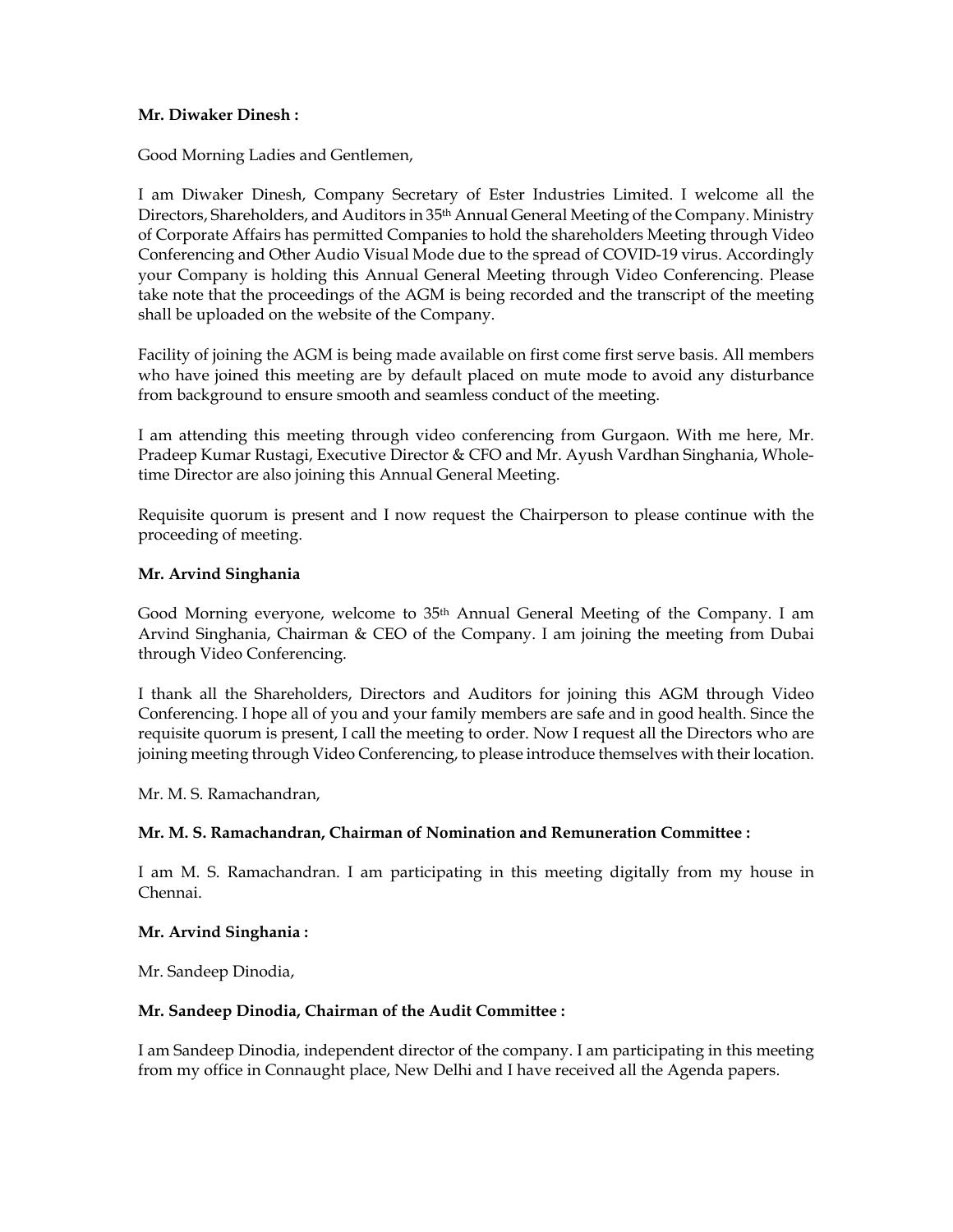# **Mr. Arvind Singhania :**

Mr. Ashok Kumar Newatia,

# **Mr. Ashok Kumar Newatia, Chairman of Stakeholders' Committee and Borrowing Committee**

I am Ashok Newatia, independent director. I am joining the meeting from my home in Noida.

# **Mr. Arvind Singhania :**

Mrs. Padmaja Ruparel, please introduce yourself.

#### **Mrs. Padmaja Ruparel**

My name is Padmaja Ruparel. I have joined from office in Delhi. I have received all agenda papers. My camera is not working. I am not on video.

#### **Mr. Arvind Singhania :**

Mr. P.S. Dasgupta

#### **Mr. P.S. Dasgupta**

Good morning shareholders. I am P. S. Dasgupta, Independent Director of the company. I am joining into this meeting digitally from my office in New Delhi.

#### **Mr. Arvind Singhania :**

Mr. Ayush Singhania

# **Mr. Ayush Singhania :**

My name is Ayush Singhania. I am whole-time Director of the Company. I am joining in the meeting from the Head Quarter in Gurgaon.

#### **Mr. Arvind Singhania :**

Mr. Pradeep Kumar Rustagi

# **Mr. Pradeep Kumar Rustagi**

I am Executive Director & CFO of the Company. I am attending this meeting from the Corporate office of the Company in Gurgaon.

# **Mr. Arvind Singhania:**

Thank you everyone. Mrs. Archana Singhania and Dr. Anand Chand Burman have expressed their inability to join this meeting due to pre-occupation. The Statutory Auditors and the Secretarial Auditors of the Company have joined this AGM from their respective locations.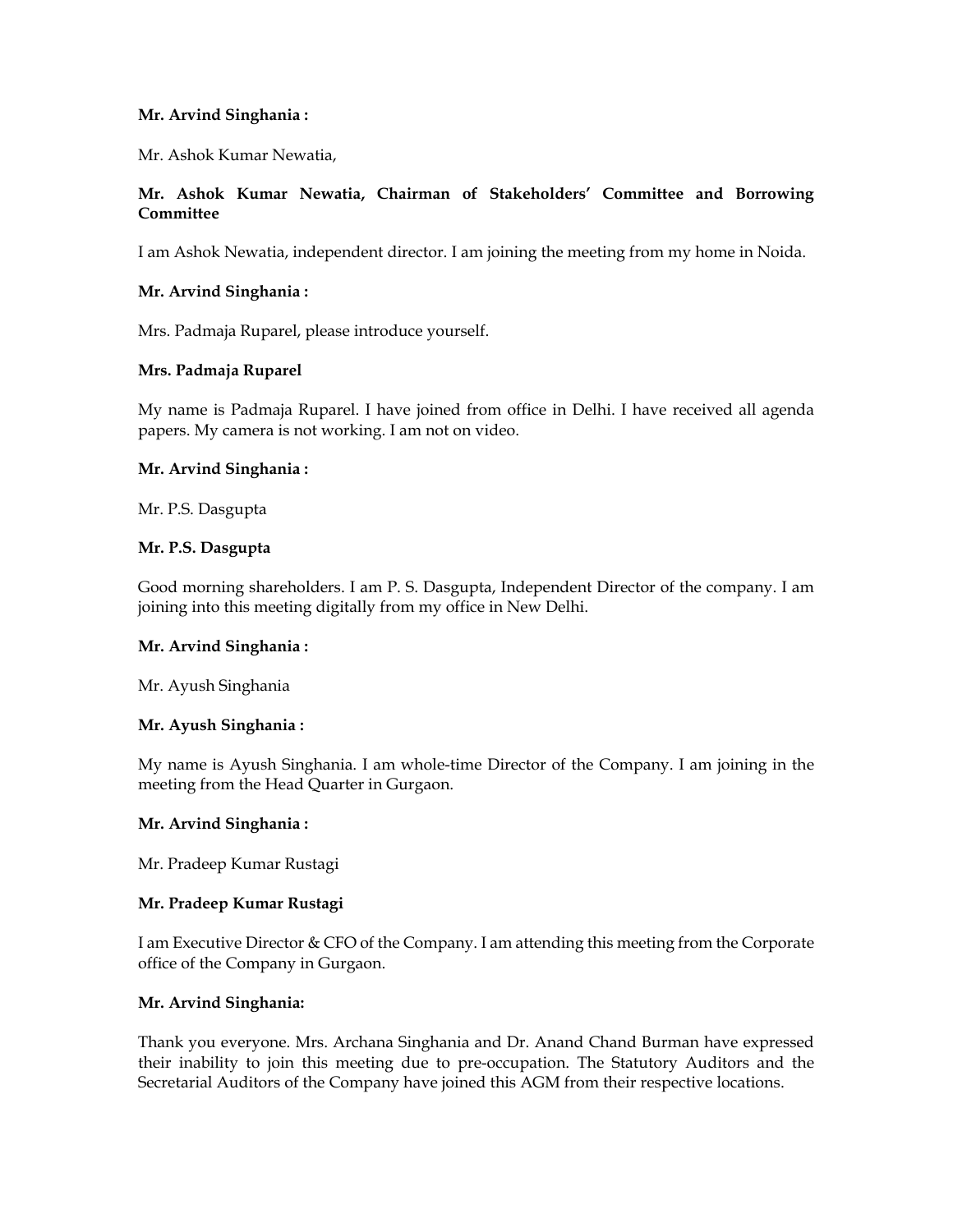This AGM is being held through Video Conferencing/Other Audio Visual Means. This is in Compliance with the circulars issued by the Ministry of Corporate Affairs. The Company has taken requisite steps to enable members to participate and vote on the items being considered in this AGM. Since all the members are joining this meeting through Video Conferencing, pursuant to the Circular of Ministry of Corporate Affairs, the facility to appoint proxy to attend and cast vote for the members is not available for this AGM.

The Register of Directors, KMP and their Shareholding and other Statutory Registers as required under Companies Act, 2013 are open for inspection by the Shareholders.

Notice of 35<sup>th</sup> Annual General Meeting, Auditors' Report, Audited financial statement for  $f/y$ 2020-21 and other reports have been circulated to all the members and also available on the websites of Company and Stock Exchanges.

The Statutory Auditor's Report and the Secretarial Auditors' report do not contain any qualification, observations or adverse remarks therefore with your permission, I take the Notice and the Auditors' report as read.

#### Dear Shareholders

I would like to extend a very warm welcome to you all at the 35th Annual General Meeting of your company. It is second year in a row that the AGM is being held over a virtual platform due to COVID, although I would have much preferred addressing you all in person. I would like to thank all of you for taking the time out and joining us today from wherever you are and for your continued support to Ester Industries and its management. I hope you and your family are safe and healthy.

The year 2020-21 proved to be a year of extraordinary challenges. The world has seen a considerable amount of turbulence over the past year due to the global pandemic. As per IMF, Global economy contracted by 3.3 percent in FY 20-21 owing to COVID 19 Pandemic. The pandemic disrupted global supply chains, operating models, and led to a change in consumer sentiments and preferences. Inflation is emerging as a key risk to sustainable global economic recovery. A rapid increase in consumer demand after reopening of major economies has pushed up the prices of key commodities such as oil and metals. Food prices are also rising, boosting prices especially in emerging markets. Tensions along the supply chains has led to sharp increase in shipping costs and container shortage. However, the global economic recovery has been gaining momentum driven mainly by advanced and emerging economies and powered by massive vaccination programs. According to the World Bank, the global economy is on a path of robust recovery, with a projected growth of 5.6% in 2021—the strongest post-recession pace in 80 years.

The Indian economy that witnessed a sharp drop in GDP following the impact of Covid 19 induced lockdown in FY 20 showed signs of improvement during the second half of FY 21. However, the second wave that started in late March 2021 has come in the way of further recovery. Lockdowns were imposed by all the States across the country since April 2021, disrupting the manufacturing facilities as well as the supply chains in most geographies. Following the drop-in cases and mass scale vaccination initiatives, the lockdown is being relaxed in stages in many geographies since mid-June 2021. The rural economy has shown impressive growth led by good monsoon season and strong demand. Government and RBI's measures to inject liquidity into the system will also support the economic revival in a longer run. According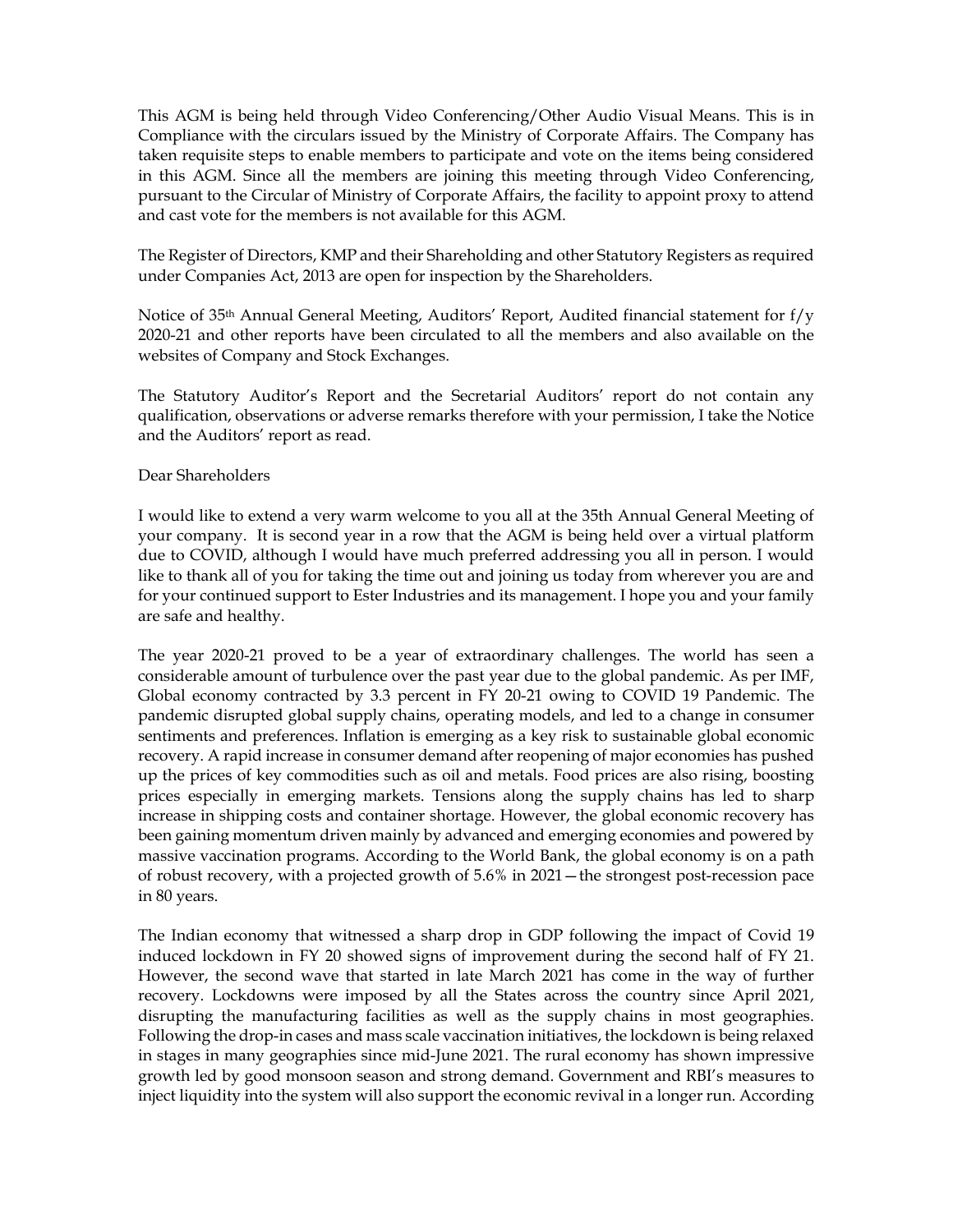to IMF, Indian economy is projected to revive strongly and grow by 9.5% in FY 22, expected to be the fastest-growing major economies in the world post Covid.

During the year, Indian Government undertook several measures and introduced path breaking reforms towards reviving the economy. After phased unlocking post the second Covid wave, economic activity has gained strength. The Government announced the financial stimulus of Rs 6.3 lakh crore, focused on healthcare, tourism, agriculture, infrastructure, MSMEs and exports. The Government focused on lending rather than repayment of old loans to help and support the businesses affected by the pandemic. New loan guarantees and higher cap for Emerging credit Line Guarantee Scheme (ECLGS) provided relief to the businesses. As growth momentum gathers pace, supported by the measures undertaken by the government, the Indian economy will emerge stronger on a sustainable development path. Some key measures undertaken by the Government in the recent past such as detailing of the Asset Monetisation scheme and amendment to the Retrospective Tax has boosted investor sentiments and will help in further driving the growth momentum. The roadmap laid out by the Government for the asset monetisation pipeline by unlocking value of unutilized or underutilized public assets and creating new revenue sources will drive employment opportunities along with economic development. Further, increased employment will lead to increased income and higher demand boosting the Indian economy.

I will now discuss company specific developments. Despite COVID 19 affecting our business in first quarter of FY21, we proactively adopted strategic measures across our operations to counter the adverse impacts of the pandemic. During FY21, your company has shown strong financial performance with profits at an all-time high. These results validate Ester's long term value creation model based on the balanced pursuit of resource-efficient top and bottom-line growth as well as improved capital efficiency.

During the year, we reported a strong profitability growth of more than 40% on the back of strong performance from the Film and Engineering Plastics businesses. EBITDA margins as well improved by more than 500 bps during the fiscal.

Commenting on individual businesses, starting with the Film business, the domestic film market is growing to the tune of 10-12 percent. The rise of the Indian middle class, the rapid expansion of organized retail, growth of exports, and India's rising e-commerce sector is further facilitating growth. Demand momentum post Covid has remained strong for packaged goods. It has been primarily driven by the consumer shift towards hygienically packed safer goods.

We expect this growth momentum to continue in line with the trend witnessed globally. However, with commissioning of the new capacities in second half of the current year, the demand supply dynamics may get disrupted over short to medium term basis.

Ester Industries has also announced a green-field expansion of its Polyester film business by setting up a new film line of 48,000 MTPA capacity last year. We are on track in implementing the project in the State of Telangana and it is expected to be completed by October 2022. With this expansion, Ester will be able to cater to markets in Southern India and will be able to reduce its lead time for overseas customers.

Reflecting on our performance in the business for the year under review, we reported an increase in EBIT margins to 30% as compared to 22.7% last year due to margin improvement, cost rationalization initiatives, production and process efficiencies contributing to the bottom line. Higher proportion of value added and specialty products have positively contributed to the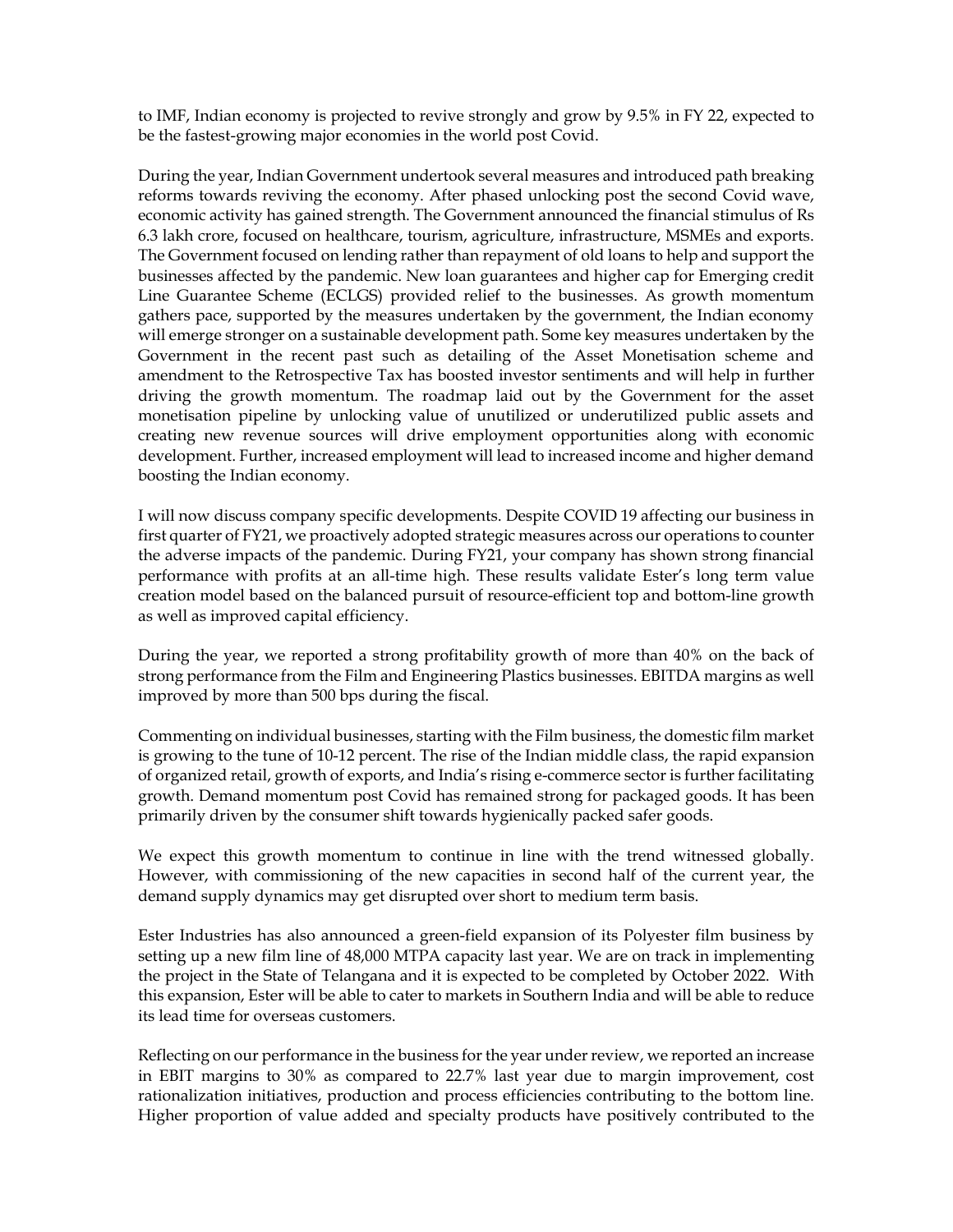success of the business in recent years as well. With the commission of our new Offline Coater last year, we are on track to increase the proportion of our value added products in the overall portfolio.

Moving on to Specialty Polymer business, this business was badly impacted by the Covid last year and as a result, we were able to achieve Rs. 59 Crores as sales revenue in FY 21 against Rs. 73 Crores in FY 20. Our marquee product Stain resistant master batch MB 03 used in the Commercial carpet industry was deeply impacted by Covid last year. However, it has started gaining momentum in the current financial year and we are receiving good traction from our customers. Despite the COVID-19 Pandemic, our product Innovative Polybutylene Terephthalate (PBT) saw a growth in volume on the expected lines and we expect these volumes to increase year after year. I am very happy to share that one of our product MB 07 deep-dyeable master batch has finally found techno commercial acceptability as well after working on this product for last 3 years. Commercial volumes have already started moving and we expect the product to contribute substantially to Specialty Polymer business going forward. On our company's goal of contributing towards circular economy, we developed a low melt polymer for our customers which make their products fully recyclable. This product has continued to go through various stages of technical approval and we are happy to inform that significant headway has been made in this product as well. The demand outlook for this product is very strong and we are sure that it will start contributing to the top line and bottom line of the company in coming years. Our product, cationic dyeable masterbatch has made significant progress and regular sales of commercial volumes will commence in the current year.

Ester is committed to diversify into sustainable solutions and keeping this in mind, we had set up a dedicated facility for producing recycled polyester for challenging applications. The commissioning of this facility got delayed due to COVID-19 related travel restrictions, the erection and commissioning work was resumed in the last quarter of FY 20-21. I am happy to share that the facility is expected to start commercial production from October'21 and will start contributing to the top line from this financial year. There is a tremendous scope of the recycled product in coming years as awareness of the consumers towards sustainability is increasing and consumers are preferring recycled products over regular virgin products. The demand for this product is expected to grow significantly, giving rise to a huge business opportunity going forward.

With the demand momentum expected to remain strong, we have announced capacity expansion of Specialty Polymer Business by investing Rs. 80 Crore over a period of 2 years. Our various products like low melt polymer, deep dyeable masterbatch, cationic dyeable masterbatch have found techno commercial acceptability and their demand has started to rise from the customers. This investment will cater to the addition of few new capacities as well as modifications in the existing capacity. The project will be funded through a mix of debt and internal accruals.

With business fundamentals remaining strong for Specialty Polymer Business, we are extremely bullish about the fortunes of this SBU going forward. We expect a tremendous jump in volumes, turnover and profitability during FY 22.

We have also undertaken several projects ranging for digitization in operations, finance and HR to keep pace with our fast emerging world and to provide best solutions and service to our customers.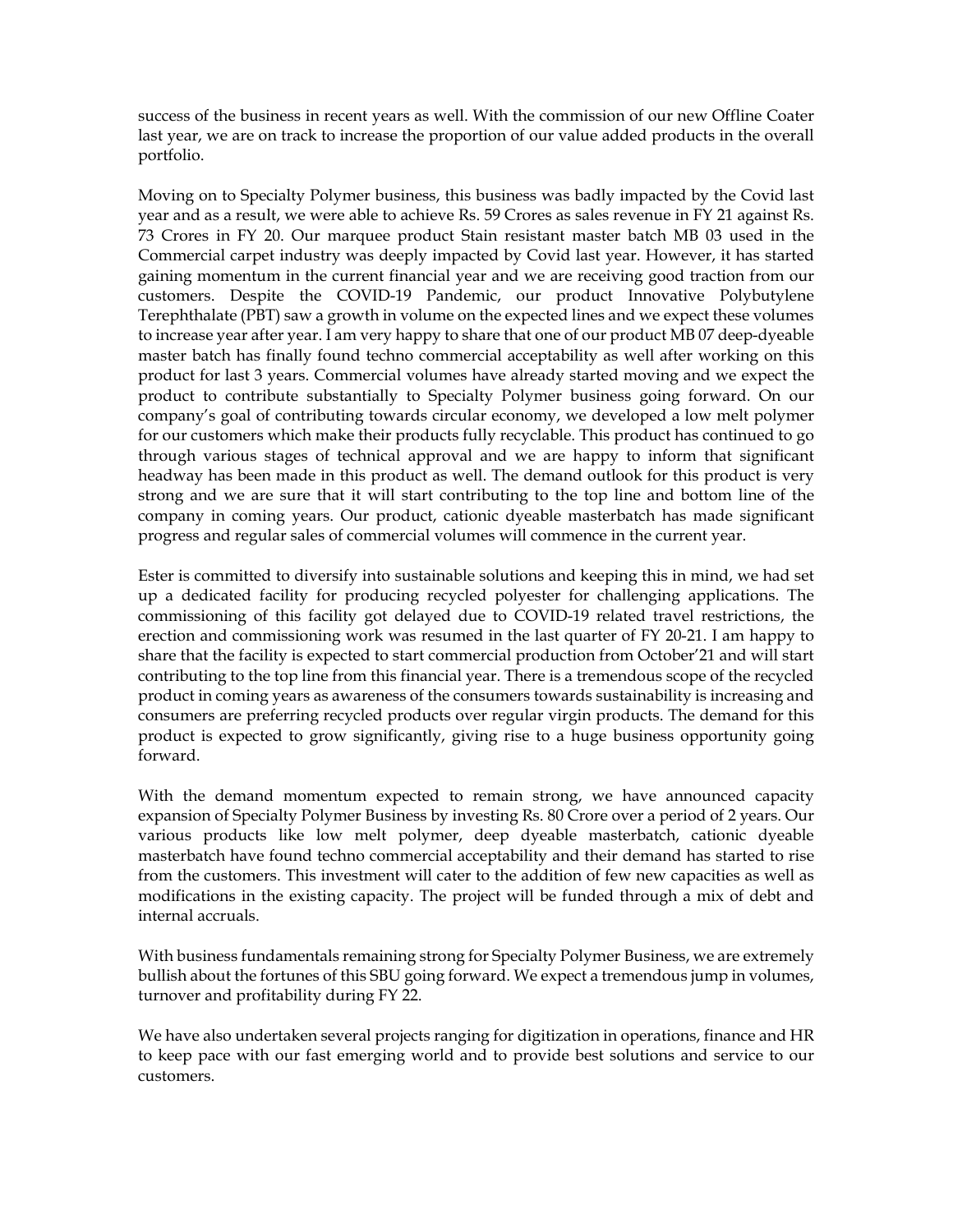In the last few years, we have significantly improved our profitability, strengthened our product portfolio, built distinctive capabilities and pursued our commitment towards sustainability agenda to build strong foundation for your company. Your company's plan of doubling the revenue with stable margins is on track and various investments in capacity expansion are being continued to reach this milestone.

Moving on to Engineering Plastics business, FY21 was a challenging year given the weak demand from the end user industries. Auto segment, the largest end user segment in the domestic market declined by ~18%. Electrical segment was flat however OFC segment experienced a growth of 15% on account of infrastructure development and connectivity requirements, 5G up gradation/work from home. Despite difficult circumstances EP business managed to get new approvals/ new customers which has resulted in sales growth of 27.5% and 23% in volumetric terms. Sales volumes of EP compounds, catering to end-use segments such as automotive, electrical & electronics and appliances, registered a growth of 18%, whereas volumetric sales to the Optical Fiber Cable industry grew by ~31%. The exports sales during this period has also grown in volumetric terms by 58 %, albeit on a lower base.

Given that the same challenges shall persist in FY 22, our focus during this period would be towards customer/market retention and operational excellence. We would continue to work towards improving manufacturing efficiencies/ new product development as per customer needs and acquisition of new customers in domestic as well as exports market.

With a major portion of raw material for Engineering Plastics SBU being imported, the Board of Directors has approved shifting of EP manufacturing closer to a port to derive significant savings from in-bound as well as out-bound logistics cost. The work for the same has already started and by Q2 of FY 23 EP is expected to operate from the new location near Vadodara. The long term prospects of the business remains steady.

Lastly, basis the improved financial performance and stronger balance sheet, the external rating of the Company has improved to A minus (positive outlook) for long term debt and A2+ for short term debt by CRISIL. The finance cost for the year stood at Rs. 18.55 crores (i.e. 1.87 % of the net revenue from operations). As on 30<sup>th</sup> June 2021, the interest bearing term debt (net of free cash) stood at Rs. 167 crores while interest bearing Working Capital debt stood at Rs. 31 crores. Interest bearing debt (net of free cash) as a multiple of annualised EBITDA is at healthy levels of 0.65 as at 30th June 2021.

To conclude, we remain positive on the business. We believe we are on the cusp of a new growth phase. Long term growth drivers largely remain intact for all the three businesses. While the near term run rate may be somewhat benign, we expect strong growth over medium to long term. Further, our efforts towards improving the product mix in Film business should help the profitability of the business to remain healthy. Specialty Polymer business has started to witness revival from March 2021 quarter and is expected to perform well over the coming years. Product pipeline continues to remain strong offering good visibility in years to come. Further, good demand for products besides MB-03, innovative PBT, cationic dyeable master batch and the various new products for carpet and other industries augurs well for the business. Engineering Plastics business as well should contribute to the overall growth of the business.

Lastly, I am thankful to our clients, our partners, our employees and all our stakeholders who have placed their trust and confidence in the company and its management. I am very excited about the journey we are on and we will continue to perform better as we move forward.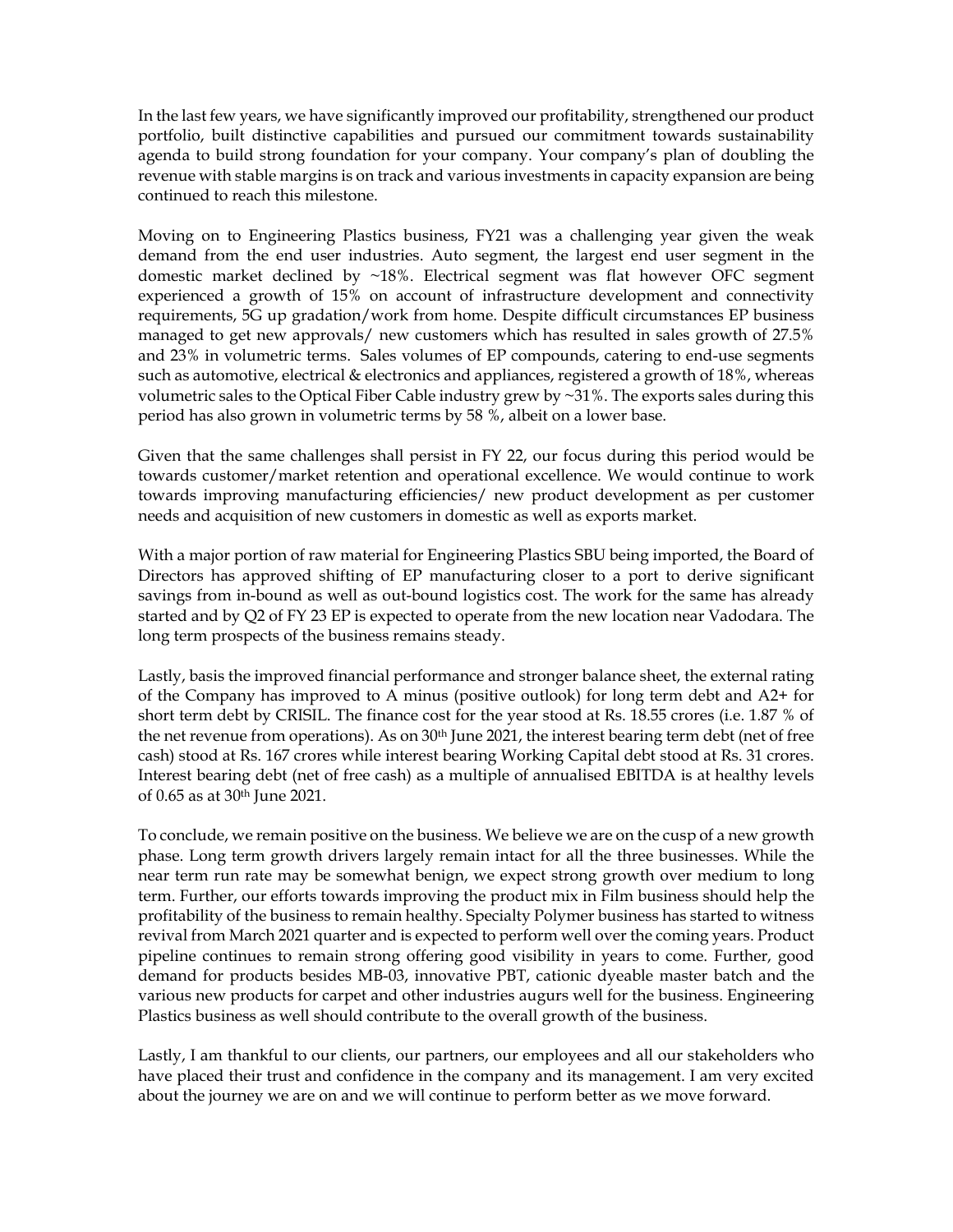I wish you and your family members all the best.

# **Mr. Diwaker Dinesh :**

Thank you Sir

Dear Shareholders

In terms of Companies Act, 2013 and the Listing Regulations, the Company had provided remote e-voting facility through the system of CDSL to all the shareholders. The remote e-voting facility commenced at **9:00 am 24th September, 2021 and ended at 5:00 pm 26th September, 2021**.

Such members, who have not already cast their vote earlier through remote e-voting, can cast their vote now during this meeting through e-voting facility as per the process stated in the Notice of AGM. The voting is opened and shall remain open till 15 minutes after the conclusion of this AGM.

Mr. Akash Jain, Company Secretary in Practice has been appointed as the Scrutinizer to scrutinize the vote cast at remote e-voting as well as Voting at this AGM. Since the meeting is being conducted through Video Conferencing and the resolutions stated in the Notice of AGM are already put to vote through remote e-voting, there will be no proposing and seconding of the resolutions.

Scrutinizer shall immediately after the conclusion of voting at the AGM, unblock the votes cast through Remote e-voting and voting during AGM and make a consolidated Scrutinizer's Report of the total votes cast in favour or against, if any. The results of the voting shall be declared by 29th September, 2021. The Results declared along with the Scrutinizer's Report shall be placed on the website of the Company as well as on the website of CDSL and Stock Exchanges.

In the Notice of this 35th AGM, 5 resolutions have been proposed for the approval by the members. There are 3 Ordinary Businesses and 2 Special Businesses.

Ordinary Businesses

- 1. To receive, consider and adopt the Audited Financial Statements for the financial year ended 31st March, 2021 together with the reports of Directors and Auditors thereon.
- 2. To declare final dividend for the financial year ended 31st March, 2021 at Rs. 1.90/- (One rupee and ninety paisa) per share
- 3. To appoint a Director in place of Mr. Pradeep Kumar Rustagi who retires by rotation and being eligible, offers himself for re-appointment;

There are two Special Businesses

- 4. Ratification of Remuneration of Cost Auditor for financial year 2021-22
- 5. Appointment of Mr. Ayush Vardhan Singhania as Whole-time Director of the Company

Resolution No 1 to 4 have been proposed to be passed via Ordinary Resolutions and Resolution no. 5 has been proposed to be passed via Special Resolution.